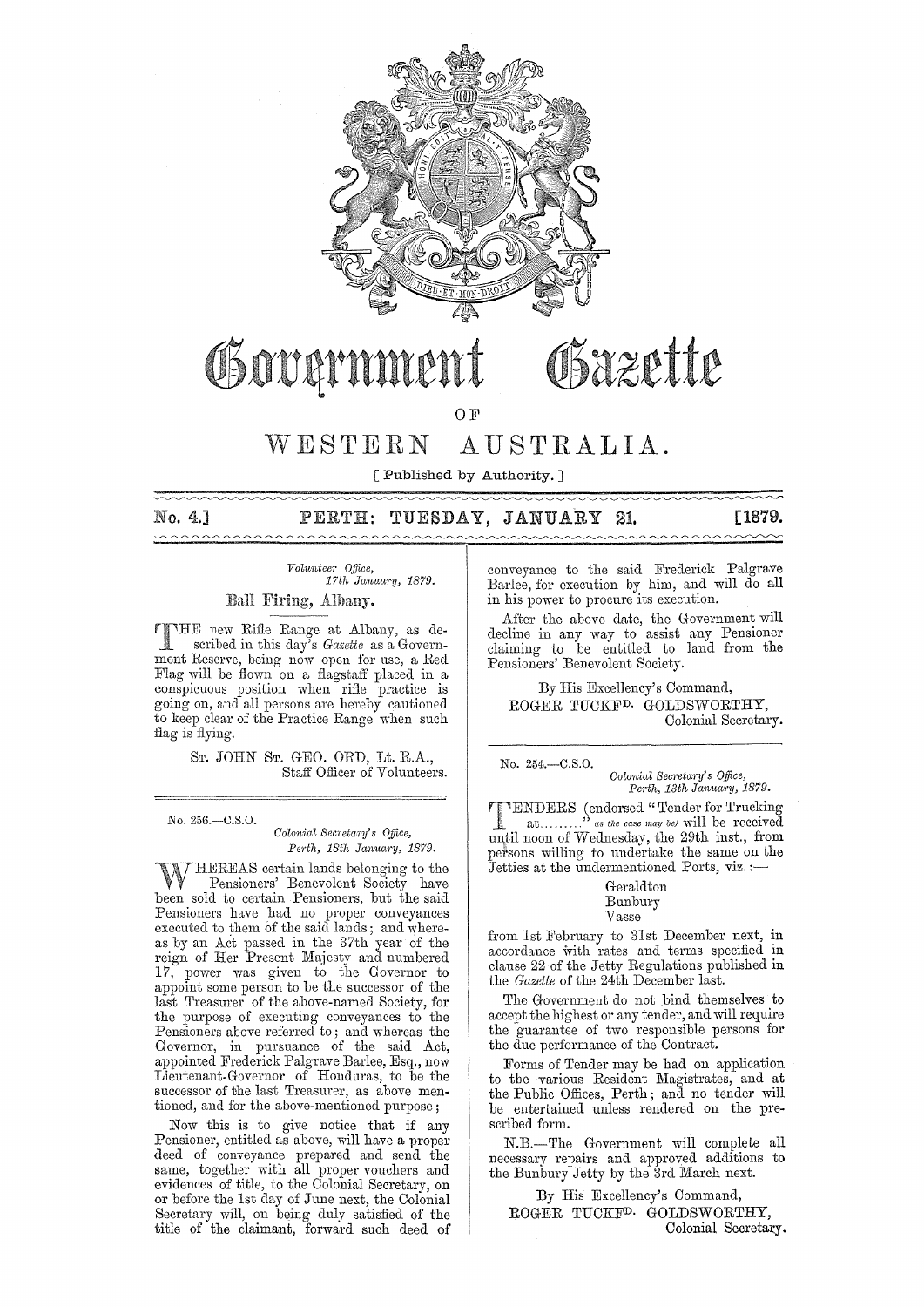No. 257.-C.S.O.

#### *Oolonial SeCl'etal'Y's Office,*  Perth, 20th January, 1879.

**TENDERS** (endorsed "Tender for Burial of Paupers at ........." as the case may be) will be received at this Office until noon of Monday, the 3rd February, from persous willing to undertake the Burial of Paupers at Fremantle, Guildford, Vasse, Bunbury, York, Newcastle, Champion Bay, Williams, and Albany, during the year 1879.

Tenders must state the price for the burial of an adult or child respectively, the coffin being provided by the Government.

Contractors to find pall and everything necessary for properly conducting the funeral.

The Government do not bind themselves to accept the lowest or any tender, and will require the guarantee of two responsible persons for the due performance of the Contract.

Forms of Tender may be had on application to the various Resident Magistrates, and at the Public Offices, Perth; and no tender will be entertained unless rendered on the prescribed form.

## By His Excellency's Command, ROGER TUCKFD. GOLDSWORTHY, Colonial Secretary.

No. 260.-C.S.O.

 $Colonial$  Secretary's Office, *Perth, 21st January, 1879.* 

**TTENDERS** (endorsed "Tender for painting<br>
Buoys at ........." as the case may be) will be received at this Office until noon of Saturday, the 15th day of February next, from persons willing to lift, clean, tar, paint, and replace all Buoys in the ports of Fremantle, Geraldton, and Albany.

Full particulars can be obtained from Harbor Masters Fremantle and Albany, and Government Resident, Geraldton.

The Government do not bind themselves to accept the lowest or any tender, and will require the guarantee of two responsible persons for the due performance of the Contract.

Forms of Tender may be had on application to the various Resident Magistrates, and at the Public Offices, Perth; and no tender will be entertained unless rcndered on the prescribed form.

By His Excellency's Command, ROGER TUCKFD. GOLDSWORTHY, Colonial Secretary.

| $No. 258 - C.S.O.$ |                              |  |  |  |  |  |
|--------------------|------------------------------|--|--|--|--|--|
|                    | TENDERS ACCEPTED for 1879.   |  |  |  |  |  |
|                    | Colonial Secretary's Office. |  |  |  |  |  |

*Pel'th, 20th January, 1879.*  Forage for Police Horses.  $\emph{Northampton.}$ 

M. Higham & Son, Hay @ £4 10s. per ton, delivered at Geraldton.

*Fremantle.*  Atwell, H., Firewood @ 13s. 6d. per cord, delivered at North Fremantle Jetty.

For the supply of Bedding and removal of Manure *from the undermentioned Police Stations* :-

| Station and Name.                 |        |  |           | Amount to be paid<br>by Contractor, |    |  |  |
|-----------------------------------|--------|--|-----------|-------------------------------------|----|--|--|
| Albany.                           |        |  | £         | s.                                  | d. |  |  |
| Miners, Charles                   |        |  | $^{2-}$   | 0                                   | 0  |  |  |
| Bunbury.<br>Lambe, James          | $\sim$ |  |           | $2\,$ $10\,$                        | 0  |  |  |
| Gingin.                           |        |  | Per load. |                                     |    |  |  |
| Sadler, George                    |        |  |           | 013                                 |    |  |  |
| Kojonup.<br>Chipper, Thomas       |        |  |           | $2\quad 0\quad 0$                   |    |  |  |
| Mount Barker.<br>Sommers, William |        |  |           | $3 \quad 0 \quad 0$                 |    |  |  |
| Perth.<br>Douglas, T.             |        |  | 10        | $0 \quad 0$                         |    |  |  |
| Williams.<br>Bingham, William     |        |  |           | $2\,$ $10\,$                        |    |  |  |

#### *Beve1'ley,*

Edwards, R. T., in exchange for manure.

#### *Ym·k*

Pyke, Joseph, to supply bedding and empty closets, receiving the sum of £3 and the manure.

Shoeing Police Horses.

|                                                                |  | New Shoes<br>per set. |          | Removes<br>per set. |            |  |
|----------------------------------------------------------------|--|-----------------------|----------|---------------------|------------|--|
| Albany.<br>McKail & Co.                                        |  | s,<br>6               | đ.<br>6  | s.<br>3             | d.<br>3    |  |
| Albany Road 131-mile,<br>and Gordon River.<br>Flindell, Thomas |  | 8                     | 0        | 4                   | 0          |  |
| Champion Bay.<br>Morgan, David                                 |  | 6                     | 0        | 3                   | 0          |  |
| Dongarra.<br>Clarkson, E.W                                     |  | 7                     | 0        | 4                   | 0          |  |
| Fremantle.<br>Brown, T. G. $\ldots$                            |  | $5 -$                 | 6        | 3                   | 0          |  |
| Guildford.<br>$\rm Jones, Walter$<br>$\sim$                    |  | 6                     | 0        |                     | $2\,$ $10$ |  |
| Greenough Flats.<br>Wilding, E.                                |  | 7                     | 0        | 4                   | 0          |  |
| Newcastle.<br>Robinson, E.<br>$\sim$                           |  | $5 -$                 | 9        | $2^-$               | 3          |  |
| Williams.<br>Vagg, George                                      |  | 6                     | 0        | 3                   | 0          |  |
| $\mathop{\mathit Tork}\nolimits$ .<br>Eaton, William           |  | 6                     | $\theta$ | 3                   | 0          |  |
| Beverley.<br>Connor, John<br>$\sim$                            |  | 6                     | 0        | ន                   | 0          |  |
| Northam.<br>Forward, W., Jun.                                  |  | 6                     | 0        | 3                   | 0          |  |
| Pinjarrah.<br>Hill, J. H.                                      |  | 7.                    | 0        | 3                   | 6          |  |
| Kojonup.<br>Chipper, Thomas                                    |  | 7                     | 0        | 4                   | 0          |  |
|                                                                |  |                       |          |                     |            |  |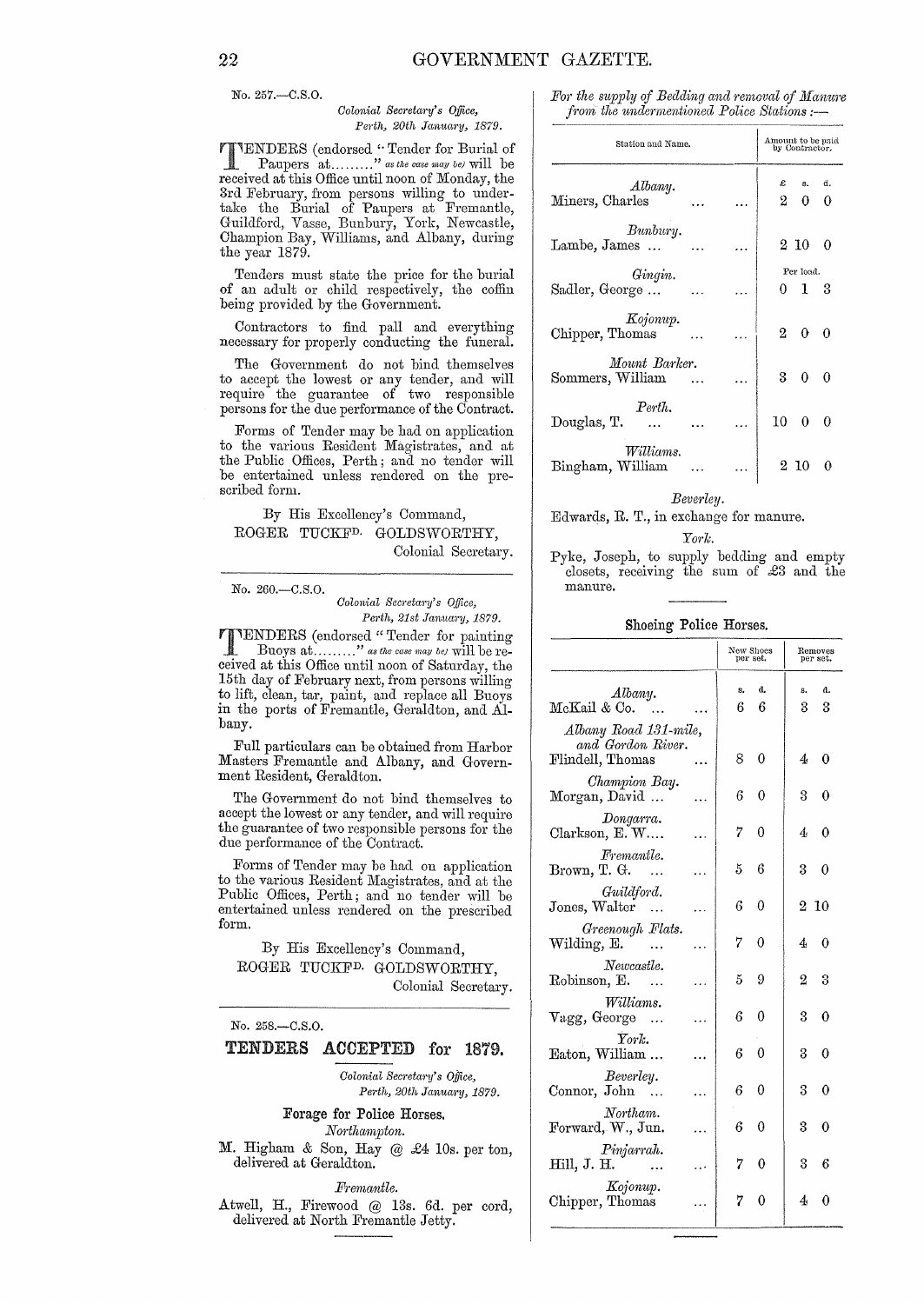#### Transport.

 $To$  and from Rottnest. Tapper, John, @ £2 10s. per trip, there and back, carrying Cargo and Passengers. No Boat to be employed of less tonnage than 18 tons Register.

By His Excellency's Command, ROGER TUCKFD. GOLDSWORTHY, Colonial Secretary.

No. 259.-C.S.0. *Oolonial SeCl'etal'Y's Office, Perth, 20th January, 1879.* 

IS Excellency The Governor directs it to be notified, that he has received a Return of the Election of Officers to serve on the Municipal Council of the Municipality of Guildford, as follows, viz. :- COUNCILLORS.-JI'Ir. C. H. Elliott. Mr. E. T. Hooley. Mr. S. Chester.

Mr. W. Wheatley.<br>AUDITORS.—Messrs. C. C. Fauntleroy and S. Sainsbury. By His Excellency's Command,

ROGER TUCKFD. GOLDSWORTHY, Colonial Secretary.

# WESTERN AUSTRALIAN RAILWAYS.

## EASTERN LINE.

(FIRST SECTION.)

 $Department of Public Works,$ Perth, 3rd December, 1878.

TENDERS will be received at this Office up to noon on Monday, the 21st April, 1879, for the construction of a Line of Railway between the Port of Fremantle and Guildford, being a distance of 20 miles or thereabouts.

Plans and Specification can be seen at this Office on and after Monday, the 20th January, and at Melbourne and Adelaide at a place and on a date which will be duly announced.

Printed Specifications will be obtainable at Three Guineas each.<br>Each Tender must be accompanied by a

Bank Deposit Receipt for  $\pounds1,000$ , in favor of the Commissioner of Railways.

The Government do not bind themselves to accept the lowest or any Tender.

> JAS. H. THOMAS, Commissioner of Railways.

# *DepO-l·tment of Ptlblic l'Vorks,*

*Perth, 19th January, 1879.* 

**IENDERS** (endorsed "Tender for Goods Shed, &c.," will be received at this Office Shed, &c.," will be received at this Office until noon of Tuesday, the 18th February, from persons willing to erect Goods Sheds, and lay Tram Rails, &c., at Bunbury Jetty.

Tenders to state the shortest time in which the work will be performed.

Plan and Specification may be seen at the Office of the Resident Magistrate, at Bunbury.

The Government do not bind themselves to accept the lowest or any tender, and will require the guarantee of two responsible persons for the due performance of the Contract.

Forms of Tender may be had on application to the various Resident Magistrates, and at the Public Works' Office, Perth, where Plans, Specifications, Conditions, and full particulars can be obtained.

No tender will be entertained unless on the prescribed form.

JAS. H. THOMAS, Director of Public Works.

OTICE has been given by the under-<br>mentioned person of his intention to apply at the next Quarterly Licensing Meeting for the Swan District, for a license to shoot Wild Horses on the Brockman River, Upper Swan, viz. :-

George Sewell ... For Self. ROWLEY C. LOFTIE,<br>9. R. M., Swan. January 20th, 1879.

 $Computer's$  *Office,* 

*Ji'remantle, 18th Januaj'y, 1879.*  CERTIFICATE of Freedom has been issued to the undermentioned Convict, whose sentence has expired :-

Reg. No. 5068 Thomas Murray

HIS Excellency the Governor has been pleased to revoke the Tickets-of-Leave of the undermentioned Convicts:-

Reg. No. 7470 James Kelly

9937 Charles Dempster

THE undermentioned man is requested to communicate with this Office:-

Reg. No. 6254 John Cox, who received a Conditional Pardon on the 27th April, 1866. *Vide* 14339

MALCOLM FRASER,

JOHN F. STONE, Comptroller.

WESTERN AUSTRALIA.

Meteorological Observations for the week ending 14th January, 1879.

WIND Registered by Mr. Forsyth, Harbor Master, at Arthur's Head, Fremantle; altitude above the sea 55 feet, in Latitude 32° 02' *14"* S., Longitude 115° 45' *12"* E.

The other instruments registered are placed in the grounds adjoining the Survey Office, Perth; altitude above the sea 47 feet, in Latitude 31° 57' 25" S., Longitude 115° 52' 02" E.

Surveyor General. THERMOMETERS IN SHADE. RADIATION THERMOMETERS. WIND. DA.ROMETER: I -------,------- I--"''''''''=-IIVLIN: METERS. DEGREE --,-- .t IEVAP~~ e~~~~ c~r~::c~e~e:glnffe\_1 Dry. I Wet. ! Am~;mt Horizontal 1:1' cluced to sea-level,! 'T . 1 't . ancl32 deg. l?alL I \) . I I I Mini- Solar. I tl:l~1~~ lllches. ~if;~, )~~~ m~~ ~~~~-. Ai~~t mum. I 24 hours.  $14\text{th}$  | 29.98  $\Big|100.7 \Big| 68.4 \Big| 87.1 \Big| 64.7 \Big| 157 \Big| 62.3 \Big| 0 \Big| 282.17$ General direction. E.  $\begin{tabular}{c|c} \texttt{DFGREF} \\ \texttt{HUMIDITY} \\ \texttt{RUMIDITY} \\ \texttt{Solution} \\ \texttt{=100: mean} \\ \texttt{mean} \\ \texttt{amount,} \\ \texttt{amount,} \\ \end{tabular} \begin{tabular}{c} \texttt{GLOVD:} \\ \texttt{GLOID:} \\ \texttt{MEDAN} \\ \texttt{in} \\ \texttt{in} \\ \texttt{in} \\ \texttt{in} \\ \texttt{in} \\ \end{tabular}$  $\begin{array}{r}\n\text{HUMIDITY,} \quad \text{Mean} \quad \text{in} \quad \text{Amount.}\n\text{Saturated amount.} \quad \text{in} \quad \text{in} \quad \text{in} \quad \text{in} \quad \text{in} \quad \text{in} \quad \text{in} \quad \text{in} \quad \text{in} \quad \text{in} \quad \text{in} \quad \text{in} \quad \text{in} \quad \text{in} \quad \text{in} \quad \text{in} \quad \text{in} \quad \text{in} \quad \text{in} \quad \text{in} \quad \text{in} \quad \text{in} \quad \text{in} \quad \text{in} \quad \text$ 64 | 1'4 | 3'2 | 2'81

Highest reading of Barometer 30'05 11th Thermometers in shade.  $\begin{array}{c} \text{Maximum Dr } 106'2 \text{ 13th} \\ \text{Minimum Dr } 65 \text{ 8th} \end{array}$ 

The Observations are taken at 10 a.m., (excepting Barometer, which is registered at 12 a.m.)

M. A. C. FRASER, Observer.